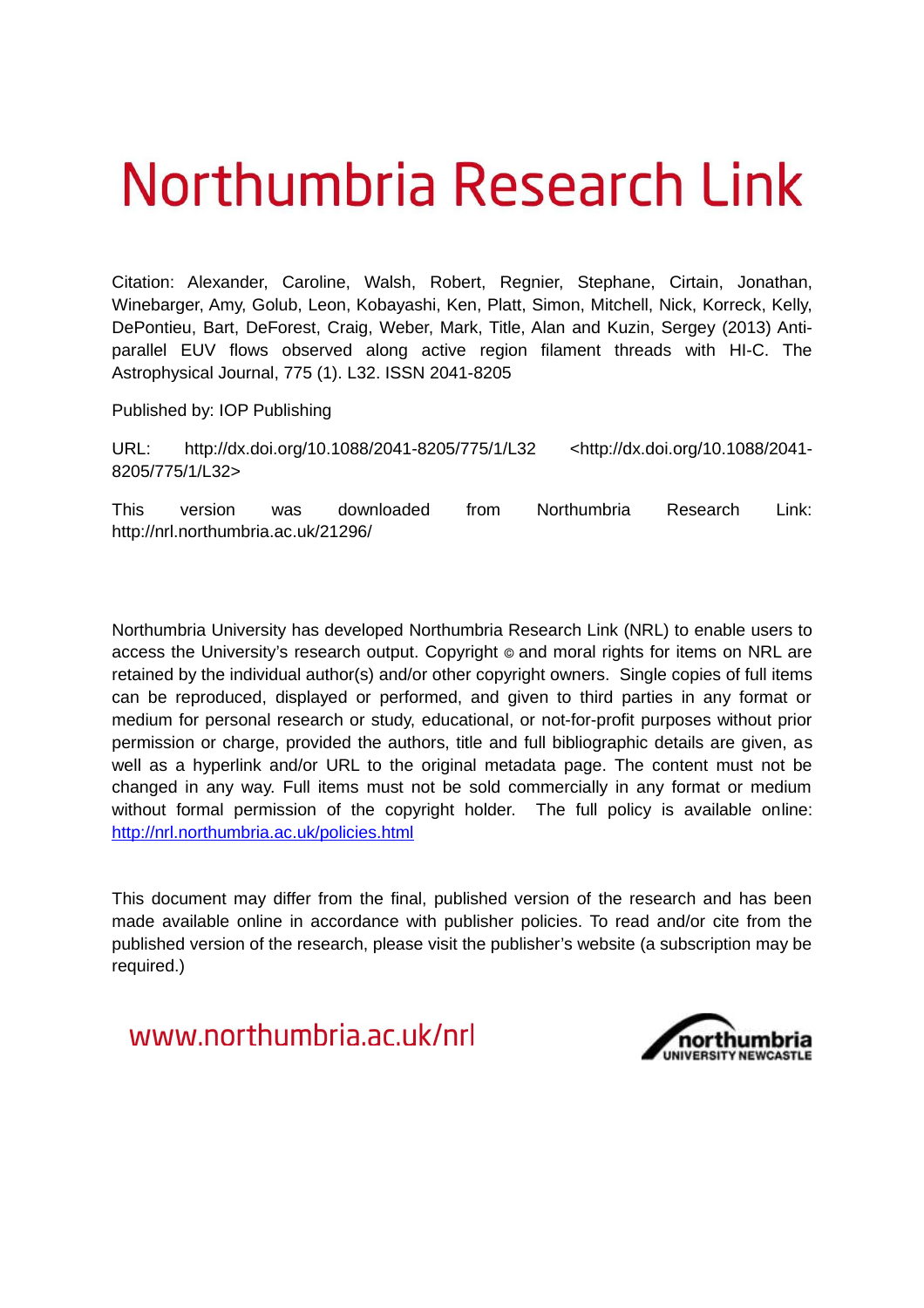# ANTI-PARALLEL EUV FLOWS OBSERVED ALONG ACTIVE REGION FILAMENT THREADS WITH HI-C

<span id="page-1-0"></span>Caroline E. Alexander<sup>1</sup>, Robert W. Walsh<sup>1</sup>, Stéphane Régnier<sup>1</sup>, Jonathan Cirtain<sup>2</sup>, Amy R. Winebarger<sup>2</sup>, Leon Golub<sup>3</sup>, Ken Kobayashi<sup>4</sup>, Simon Platt<sup>5</sup>, Nick Mitchell<sup>5</sup>, Kelly Korreck<sup>3</sup>, Bart DePontieu<sup>6</sup>,

CRAIG  $\text{DEFOREST}^7$ , MARK  $\text{WEBER}^3$ , ALAN TITLE<sup>6</sup>, AND SERGEY KUZIN<sup>8</sup>

Jeremiah Horrocks Institute, University of Central Lancashire, Preston PR1 2HE, UK

<sup>2</sup> NASA Marshall Space Flight Center, VP 62, Huntsville, AL 35812, USA

<sup>3</sup> Harvard-Smithsonian Center for Astrophysics, 60 Garden Street, Cambridge, MA 02138, USA

<sup>4</sup> Center for Space Plasma and Aeronomic Research, The University of Alabama in Huntsville, 320 Sparkman Drive, Huntsville, AL 35805, USA

<sup>5</sup> School of Computing, Engineering and Physical Sciences, University of Central Lancashire, Preston PR1 2HE, UK

<sup>6</sup> Lockheed Martin Solar & Astrophysics Lab, 3251 Hanover Street, Org. ADBS, Bldg. 252, Palo Alto, CA, USA

<sup>7</sup> Southwest Research Institute, 1050 Walnut Street, Suite 300, Boulder, CO 80302, USA

<sup>8</sup> P.N. Lebedev Physical institute of the Russian Academy of Sciences, Leninskii prospekt, 53, 119991 Moscow, Russia

*Received 2013 June 20; accepted 2013 August 24; published 2013 September 10*

### ABSTRACT

Plasma flows within prominences/filaments have been observed for many years and hold valuable clues concerning the mass and energy balance within these structures. Previous observations of these flows primarily come from H $\alpha$  and cool extreme-ultraviolet (EUV) lines (e.g., 304 Å) where estimates of the size of the prominence threads has been limited by the resolution of the available instrumentation. Evidence of "counter-steaming" flows has previously been inferred from these cool plasma observations, but now, for the first time, these flows have been directly imaged along fundamental filament threads within the million degree corona (at 193 Å). In this work, we present observations of an AR filament observed with the High-resolution Coronal Imager (Hi-C) that exhibits anti-parallel flows along adjacent filament threads. Complementary data from the *Solar Dynamics Observatory* (*SDO*)/Atmospheric Imaging Assembly (AIA) and Helioseismic and Magnetic Imager are presented. The ultrahigh spatial and temporal resolution of Hi-C allow the anti-parallel flow velocities to be measured (70–80 km s<sup>-1</sup>) and gives an indication of the resolvable thickness of the individual strands  $(0.8 \pm 0.1)$ . The temperature of the plasma flows was estimated to be  $\log T$  (K) = 5.45  $\pm$  0.10 using Emission Measure loci analysis. We find that *SDO*/AIA cannot clearly observe these anti-parallel flows or measure their velocity or thread width due to its larger pixel size. We suggest that anti-parallel/counter-streaming flows are likely commonplace within all filaments and are currently not observed in EUV due to current instrument spatial resolution.

*Key words:* Sun: corona – Sun: filaments, prominences

*Online-only material:* color figures, animation

#### 1. INTRODUCTION

Research on the mechanisms that create and maintain solar prominences has benefited greatly in recent years from the increased resolution of instrumentation. High resolution observations of both filaments (on-disk) and prominences (off-limb) give crucial insight into the mass maintenance and magnetic field structure that is needed to fully comprehend how these cool, dense structures form and survive within the corona.

Prominences are formed from individual threads and knots of mass (Engvold [1976\)](#page-4-0) that are suspended within the magnetic field of the corona. They are typically 100 times cooler and denser than the coronal average (Labrosse et al. [2010\)](#page-4-0) and are formed over polarity inversion lines (PIL; Babcock & Babcock [1955\)](#page-4-0). The role of the magnetic field in structuring filament material can be examined by mapping the flow of plasma along field-aligned filament threads. These flows can highlight the anatomy of the magnetic field and could be used to test the veracity of many of the current models (see, e.g., Mackay et al. [2010](#page-4-0) for a comprehensive review).

The majority of observations that examine prominence threads are taken in H $\alpha$  which typically yield spatial resolutions higher than have been achievable in the extreme-ultraviolet (EUV) and X-ray. Lin et al. [\(2005\)](#page-4-0) used data from the Swedish Solar Telescope and found that filament threads had an average

width of 0.'3 but postulated that since this was near the instrument's resolution, finer structures were likely to exist. EUV observations have shown that the higher temperature components of filaments are wider than their  $H\alpha$  counterparts due to absorption by the hydrogen Lyman continuum (Heinzel et al. [2001;](#page-4-0) Schmieder et al. [2004\)](#page-5-0). This may have an impact on the fundamental scale that these threads can be measured to at EUV wavelengths.

Zirker et al. [\(1998\)](#page-5-0) first coined the term "counter-streaming" to describe the bi-directional pattern of flows observed within filaments. These motions (see also, e.g., Engvold [1976;](#page-4-0) Lin et al. [2003,](#page-4-0) [2005;](#page-4-0) Chae et al. [2007;](#page-4-0) Schmieder et al. [2008;](#page-5-0) Panasenco & Martin [2008\)](#page-5-0) highlight a more complex picture of prominence dynamics and can give clues to the physical scale of the fundamental prominence threads as well as the source of the mass flows.

The counter-streaming flows examined by Zirker et al. [\(1998\)](#page-5-0) were observed in the wings of the  $H\alpha$  line as both redshifts and blueshifts, indicating that plasma was flowing both toward and away from the observer. A similar motion was observed perpendicular to the line of sight along the threads of the prominence spine.

The work presented here details ultra-high resolution EUV observations of counter-streaming flows along filament threads observed with NASA's High-resolution Coronal Imager (Hi-C).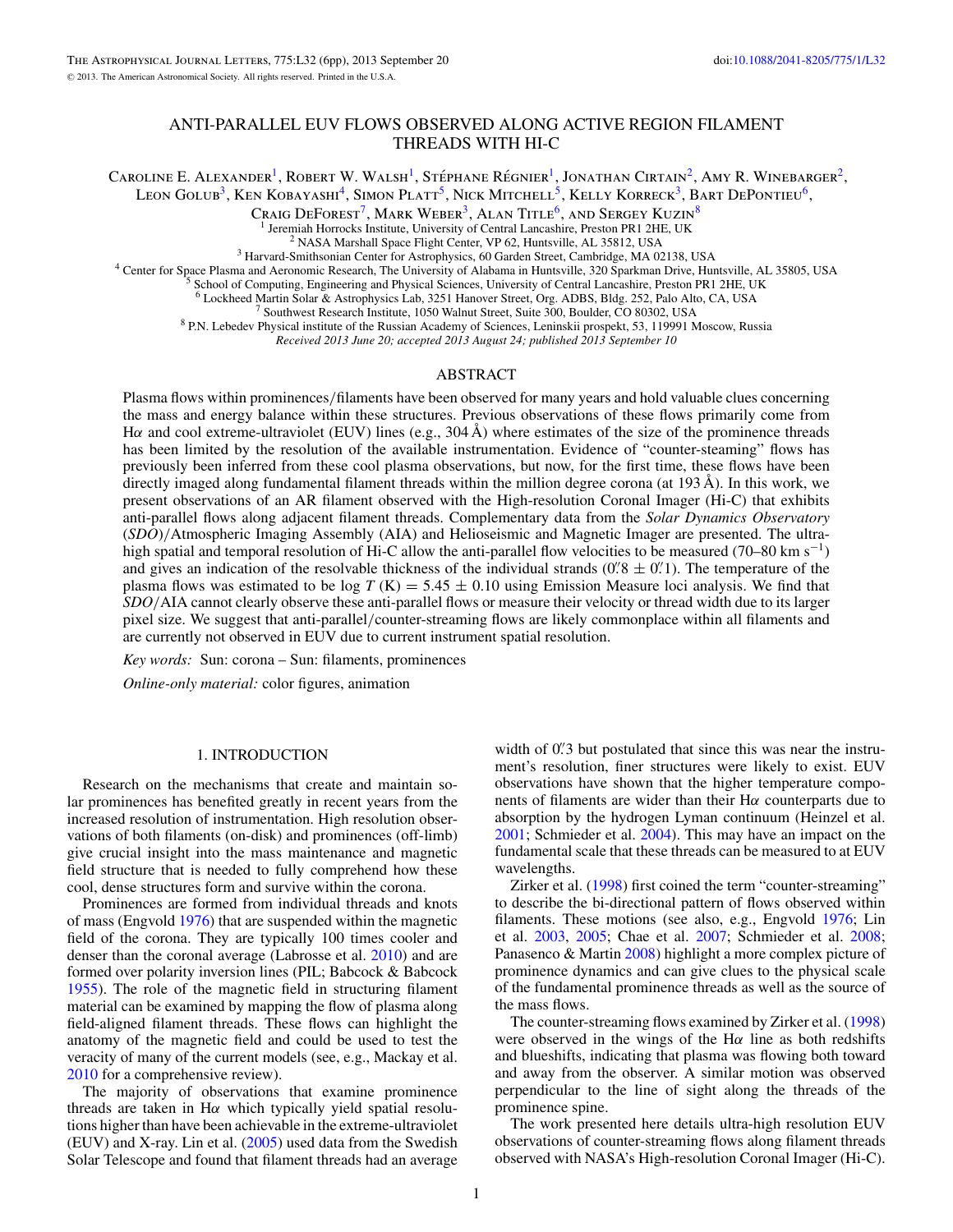<span id="page-2-0"></span>The Astrophysical Journal Letters, 775:L32 (6pp), 2013 September 20 ALEXANDER ET AL.

It is the first observation of anti-parallel flows along adjacent filament threads in the EUV. We make the distinction between the general term "counter-streaming" and the more specific "anti-parallel" flows, which we define as mass flows in opposite directions observed along adjacent filament threads. These are localized flows that can be biased in one direction as opposed to counter-streaming flows, which typically describe plasma motion along filament threads with an equal distribution in up/down or east/west directions (see, e.g., Zirker et al. [1998;](#page-5-0) Lin et al. [2003;](#page-4-0) Ahn et al. [2010\)](#page-4-0).

Section [2](#page-1-0) gives a brief outline of the Hi-C instrument and the data used in this study. Section [3](#page-1-0) details our results concerning (1) the photospheric magnetic environment of the filament, (2) the width of the prominence threads, (3) the velocity of the plasma flows along the threads, and (4) the temperature profile of these flows. Section [4](#page-3-0) presents the conclusions gathered from our analysis of this data set.

# 2. OBSERVATIONS AND DATA ANALYSIS

The Hi-C (Cirtain et al. [2013;](#page-4-0) Kobayashi et al. [2013\)](#page-4-0) is a new instrument developed by NASA's Marshall Space Flight Center and partners<sup>[9](#page-1-0)</sup> that was launched on a sounding rocket at approximately 18:50 UT on 2012 July 11. The instrument imaged a large, magnetically complicated active region (AR 11520) with the highest degree of spatial resolution ever achieved in the EUV wavelength regime.

Hi-C has a pixel size of 0.'1 and its primary mirror has a diameter of 240 mm which together give Hi-C a spatial resolution of ∼0". Comparing this with the 0" 6 pixel size and 1"2 resolution of Solar Dynamics Observatory/Atmospheric Imaging Assembly (*SDO*/AIA; Lemen et al. [2012\)](#page-4-0), Hi-C offers about four times higher resolution. The cadence of Hi-C was ∼5.5 s compared to *SDO*/AIA's 12 s. AR 11520 was imaged by Hi-C for approximately 5 minutes and resulted in 200 s of high-quality data for the field of view (FOV)  $(7.1 \times 7.0)$  shown in Figure [1](#page-1-0) (top left panel).

The Hi-C optics were designed to image a narrow wavelength region around 193 Å which is dominated by the Fe  $x_{II}$ 195.119 Å line, formed at 1.5 MK. The temperature response of Hi-C (from SSW routine HIC\_GET\_RESPONSE.PRO) is very similar to the *SDO*/AIA 193 Å channel (see Figure 2). The *SDO*/AIA temperature response function was calculated using the CHIANTI  $(v7.1;$  Landi et al.  $2013)$  "Isothermal" routine with "coronal" abundances, standard ionization equilibrium, and a density of  $10^{10}$  cm<sup>-3</sup>. It can be seen that both functions cover the same temperature regions with the same peaks and troughs in sensitivity.

Figure [1](#page-1-0) shows the context and location of the filament under investigation in Hi-C as well as co-aligned data from *SDO*/AIA  $(193 \text{ Å}, 304 \text{ Å}, \text{and } 4500 \text{ Å})$ , BBSO/H $\alpha$ , and *SDO*/Helioseismic and Magnetic Imager (HMI). Information from additional *SDO*/AIA filters (94 Å, 131 Å, 171 Å, 193 Å, 211 Å, and 335 Å) was also utilized in the analysis of these flows.

# 3. RESULTS

The nature of the anti-parallel flows observed in the small AR filament has been explored by investigating the magnetic environment of the filament, the physical width of the filament threads, the velocity of the mass flows along these threads, and the temperature profile of the plasma that makes up these flows.



**Figure 1.** Top right: partial full-disk image of the Sun taken with *SDO*/AIA 193 Å to show AR 11520 in context at 18:56 UT on the 2012 July 11. The box highlights the FOV of Hi-C and the top left image shows an example Hi-C frame (at 18:55:16 UT) where the black box shows the location of the small filament. The four central images and the bottom image show this FOV in various co-aligned observations: (a) Hi-C 193 Å with the pattern of the flows indicated by the arrows. The numbers highlight flows that were examined and the white box shows the location of the anti-parallel flows (see the online animation). (b) *SDO*/AIA 304 Å image shows the filament at a lower temperature (∼50,000 K). (c) *SDO*/AIA 4500 Å image (taken at 17:00 UT) shows the location of the nearby sunspots in relation to the filament. (d) BBSO image of the filament in H $\alpha$  (2012 July 10, 23:30:08 UT). (e) *SDO*/HMI shows the magnetic environment of the filament with Hi-C contours overlaid to show the position of the filament.

(An animation and a color version of this figure are available in the online journal.)

## *3.1. Magnetic Structure*

AR 11520 is a magnetically complex, decaying active region. The filament under observation is located in the middle of this region wrapped around a sunspot (Figure  $1(c)$  $1(c)$ ) and over a PIL (Figure  $1(e)$  $1(e)$ ). The filament material is observed clearly in H $\alpha$  (Figure [1\(](#page-1-0)d)) which shows that the filament has a two-part structure (i.e., the main body curving around the sunspot and an additional component seen to branch off toward the west).

See the acknowledgements.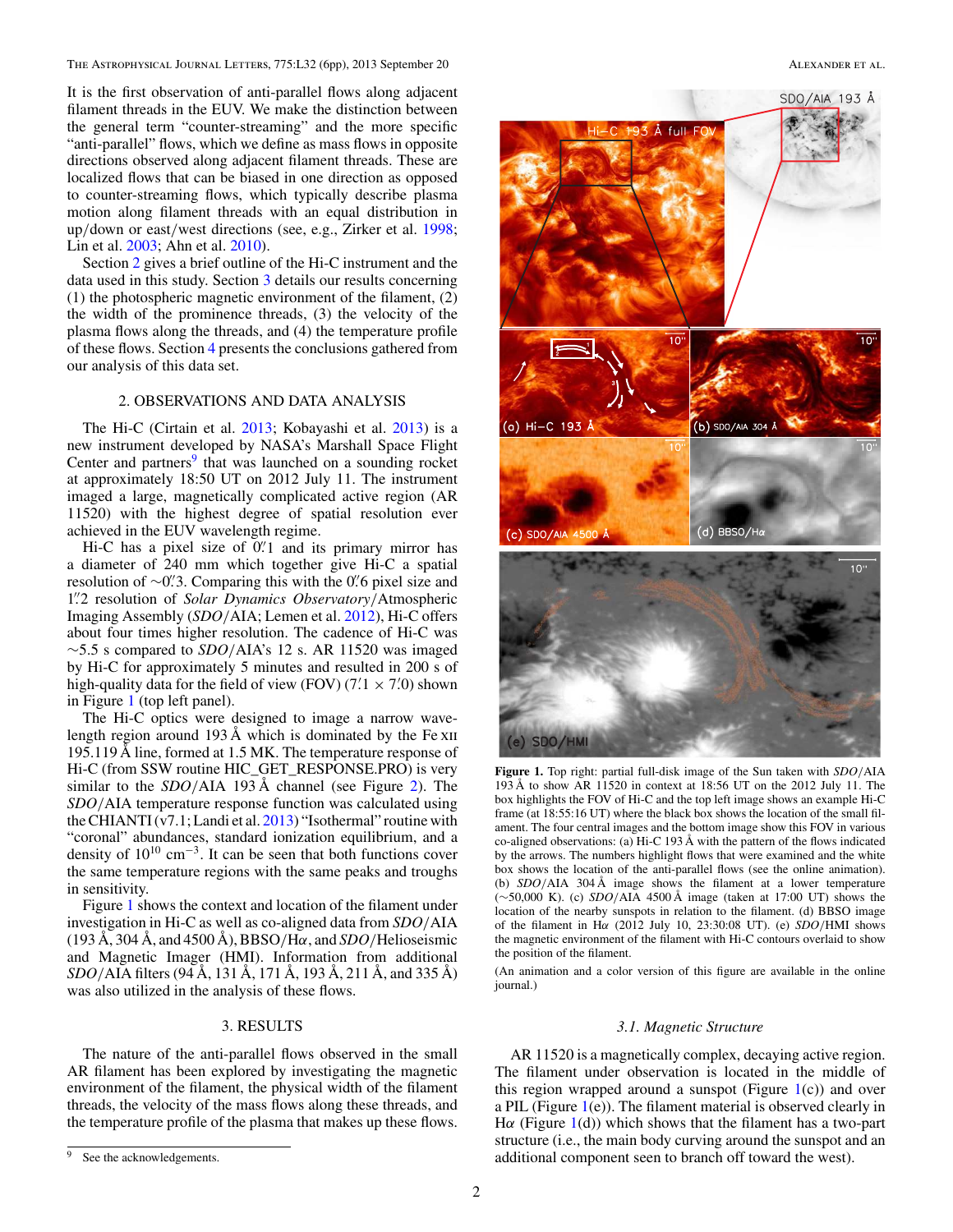<span id="page-3-0"></span>

**Figure 2.** Comparison between the temperature response functions of *SDO*/AIA 193 Å and Hi-C. Note that the pixel<sup>-1</sup> aspect of the response units refers to different sizes for the two instruments.

(A color version of this figure is available in the online journal.)

The plasma flows observed with Hi-C travel along the spine of the filament with the majority of the flows traveling west (shown by the arrows in Figure  $1(a)$  $1(a)$ ). This suggests that the eastward flows may be contained within a small subset of strands along the main filament body.

Flows of material within filaments can give clues about the magnetic field structure in and around these features (Mackay et al. [2010\)](#page-4-0). However, caution must be exercised as the higher density of these structures means that these flows are not necessarily aligned with the magnetic field, i.e., plasma is not "frozen into" the magnetic field any longer. With this in mind, we suggest that these flows infer that the magnetic field is horizontal along the spine of the filament but note that this does not shed any light on the structure of the surrounding magnetic field supporting the filament.

The HMI photospheric magnetogram in Figure  $1(e)$  $1(e)$  shows the position of the filament, overlaid in Hi-C contours, with respect to the PIL and surrounding magnetic field. Along the edge of the PIL, multiple instances of magnetic flux convergence and subsequent cancellation were observed and attributed to the interaction between the dominant polarities on either side of the PIL and areas of parasitic flux (i.e., smaller portions of weaker flux with a polarity opposite to the dominant polarity in a particular location). Various authors (see, e.g., Martin & Echols [1994;](#page-4-0) Wang & Muglach [2007\)](#page-5-0) suggest that these sites are associated with the "footpoints" of filaments, i.e., areas where the structure is rooted to the photosphere.

Multiple footpoints could be responsible for the difference in flow direction observed within the central part of the filament (white box, Figure  $1(a)$  $1(a)$ ). If the anti-parallel flows are in fact rooted in different polarity pairs, there could be a marked difference in, say, any rate of magnetic reconnection and chromospheric evaporation taking place at each site. This in turn could influence the direction and nature of the plasma flows.

We interpret these flows as evidence of cool mass injection from the chromosphere due to heating caused by magnetic reconnection at the footpoints. This plasma is viewed moving horizontally along the filament spine and we suggest that these anti-parallel flows are not a special case scenario. Their particular orientation in this active region coupled with the high



**Figure 3.** Two top images show the FOV where the anti-parallel flows are observed (white box, Figure [1\(](#page-1-0)a)) imaged by Hi-C and *SDO*/AIA 193 Å at 18:53:35 UT. The intensity in these images was measured along the dashed white lines and plotted in the bottom panel. The black line in each case represents the intensity along this cut (averaged over 10 Hi-C pixels and 2 *SDO*/AIA pixels, respectively), the dashed line (red) is the smoothed intensity, the dotted line (green) is the background intensity, and the blue dashed line represents the FWHM of one of the Hi-C peaks, which we define as the width of the thread. The white box in the upper image is the region used for temperature analysis in the next section.

(A color version of this figure is available in the online journal.)

spatial resolution of Hi-C is the reason they are observed here for the first time.

#### *3.2. Thread Width*

The fine-scale structure of the filament threads is an important factor to determine. The anti-parallel flows along the filament are observed with Hi-C and some anti-parallel motion may be seen in *SDO*/AIA 193 Å and 304 Å images, but it is not clearly discernible (even with image enhancement) and we note that it would not be identifiable without Hi-C as a guide.

The width of the two adjacent threads exhibiting anti-parallel flows is examined in Figure [3.](#page-2-0) The top portion of this figure shows the flows seen by Hi-C and *SDO*/AIA 193 Å where the dashed vertical lines indicate cuts that were taken to examine the width of the threads. The larger pixel size of *SDO*/AIA is clearly seen. The lower panel of this figure shows the intensity profile along the cuts in each case. These profiles show that the two threads are clearly identified by Hi-C but are merged into one structure by the larger pixel size of *SDO*/AIA.

We define the physical width of the threads as the FWHM of this intensity profile (blue dashed line) and this is found to be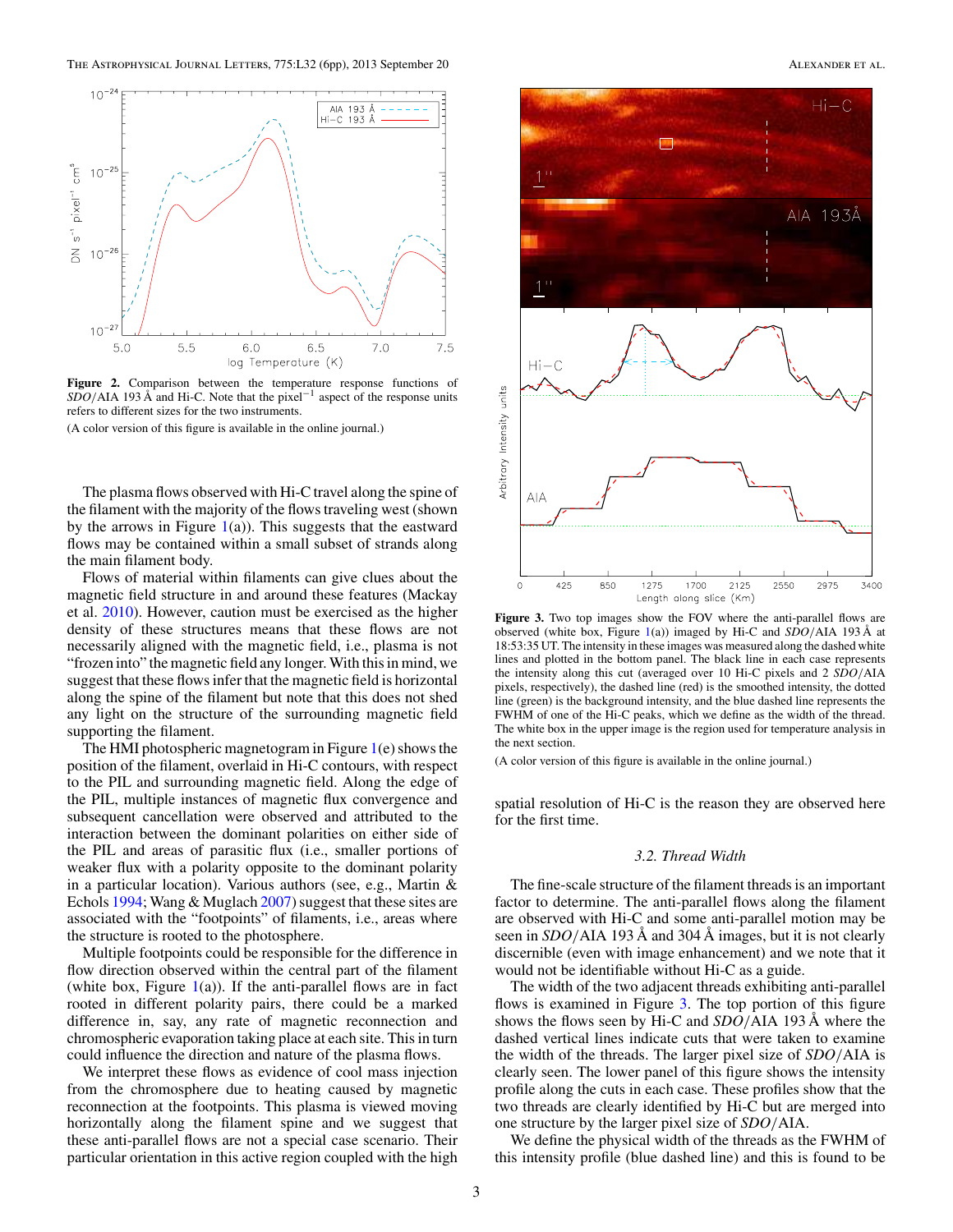<span id="page-4-0"></span>

**Figure 4.** Time–distance plots of flows seen along arrows 1, 2, and 3 in Figure  $1(a)$  $1(a)$ . The anti-parallel flows are seen in the left and middle panels while multiple mass flows are seen in the right panel representing the flow observed to move around the edge of the sunspot.

(A color version of this figure is available in the online journal.)

 $0''/8 \pm 0''$ . The gap between the threads was of a similar width (0".9). This provides a strong indication that Hi-C has resolved fundamentally coherent structures at this wavelength. This is further validated by the number of Hi-C pixels contained within each thread's intensity peak (7–9) which shows this is a clear structure well within the resolution of the instrument. This strand width is comparable to the width of the other threads within the filament. The coherence of the anti-parallel flows will be further investigated by examining the speed of the plasma flows.

### *3.3. Velocity*

The flows labeled  $1-3$  in Figure  $1(a)$  $1(a)$  were investigated further by constructing time–distance plots of intensity (in pixels indicated by the arrow positions) over the 200 s of Hi-C data available. Additional flows were observed along the filament but were not measurable as time–distance plots due to background noise. Figure [4](#page-3-0) shows these time–distance plots with the observed flows and velocities highlighted.

It can be seen in Figure [4](#page-3-0) that flows 1 and 2 are antiparallel and of the same order  $(-84.2 \pm 15.3 \text{ km s}^{-1})$  and  $70.2 \pm 15.6$  km s<sup>-1</sup>, respectively). Flow "3" (as labeled in Figure  $1(a)$  $1(a)$ ) was also examined and was seen to exhibit multiple mass flows over the time series indicated by numerous diagonal signatures on the time–distance plot.

The magnitude of these uni-directional velocity flows are of the same order as flows 1 and 2, suggesting that the antiparallel flows observed have a typical flow speed for this filament. Flow speeds measured by other authors in  $H\alpha$  are corresponding slower, e.g., 5–20 km s<sup>−</sup><sup>1</sup> (Zirker et al. [1994\)](#page-5-0) due to the lower temperature/higher density of plasma imaged in this wavelength.

The larger pixel size of *SDO*/AIA meant that any signatures were lost in the background intensity and thus no measurement of velocity was possible without Hi-C.

#### *3.4. Temperature*

*SDO*/AIA provides valuable context for analysis of the Hi-C observations and allows the active region filament to be viewed over numerous wavelengths, thereby allowing information regarding the filament's temperature to be examined. Data from eight *SDO*/AIA channels (94 Å, 131 Å, 171 Å, 193 Å, 211 Å, 304 Å, 335 Å, and 1600 Å) was employed to determine how the intensity of the flows changed when viewed in different filters. A small region on one of the strands exhibiting anti-parallel flows was chosen for investigation (Figure [3,](#page-2-0) white box). The left panel of Figure 5 shows normalized light curves in five of these *SDO*/AIA channels (plus Hi-C), which exhibited a peak in intensity (channels 94 Å, 211 Å, and 335 Å exhibited a flat intensity profile over the time series).

Six filters exhibited a peak in intensity at around 18:53:35 UT (dotted line in left panel of Figure 5) with the spread of the peaks being  $\pm 10$  s around this time. Since the temporal cadence of *SDO*/AIA is 12 s, it is not possible to quantify each filter's peak emission time with more accuracy; thus we consider these peaks co-temporal within the instrumental constraints.

This co-temporal intensity peak suggests that either the plasma is very multi-thermal or is isothermal at a temperature at which all of these filters are sensitive. It is very likely this is a mass flow as opposed to a heating event creating a conduction front as the peaks would occur in a clear order with a time lag in between (see, e.g., Viall & Klimchuk [2011\)](#page-5-0) if this was the case.

The temperature of these flows was further investigated using the Emission Measure (EM) loci method (see, e.g., Del Zanna et al. 2002). The constructed plot is shown in the right panel of Figure 5 and was made using the same intensity values gathered from the region highlighted by the small white box in Figure [3.](#page-2-0)

The *SDO*/AIA temperature response functions were calculated using the method described by Del Zanna et al. (2011; see Section [2\)](#page-1-0). Caution must be exercised when using imager data for this type of analysis as there are a number of wellknown problems with some of the *SDO*/AIA filters, e.g., crosstalk, unidentified lines, and second-order contributions (see, e.g., O'Dwyer et al. 2010; Del Zanna et al. 2011; Boerner et al. 2012). The four filters used for EM loci analysis were selected as they showed a peak in intensity at this time and are not representative of transition region plasma (as the *SDO*/AIA 304 Å and 1600 Å are).

It can be seen that the four curves cross within the area highlighted by the dashed black box. The middle of this box is found to be at  $log T(K) = 5.45 \pm 0.1$ . This temperature is higher than the average temperature of filament material which is of the order of  $10^4$  K (Labrosse et al. 2010).

### 4. DISCUSSION AND CONCLUSIONS

This work has highlighted anti-parallel flows observed along adjacent filament threads as seen by Hi-C. It has been shown that although *SDO*/AIA gives valuable context and multiwavelength observations, the instrument cannot identify these small-scale flows or measure their width or velocity. This work, as well as additional work using Hi-C (see Cirtain et al. 2013; Testa et al. [2013;](#page-5-0) Morton & McLaughlin 2013; Winebarger et al.  $2013$ ; Régnier et al.  $2013$ ), has explicitly shown that Hi-C captured phenomena never seen before and which cannot be properly examined using current instrumentation.

The pattern of flows seen along the filament suggests that the flows are closely related to the magnetic footpoints of the structure. It is likely that the two threads exhibiting anti-parallel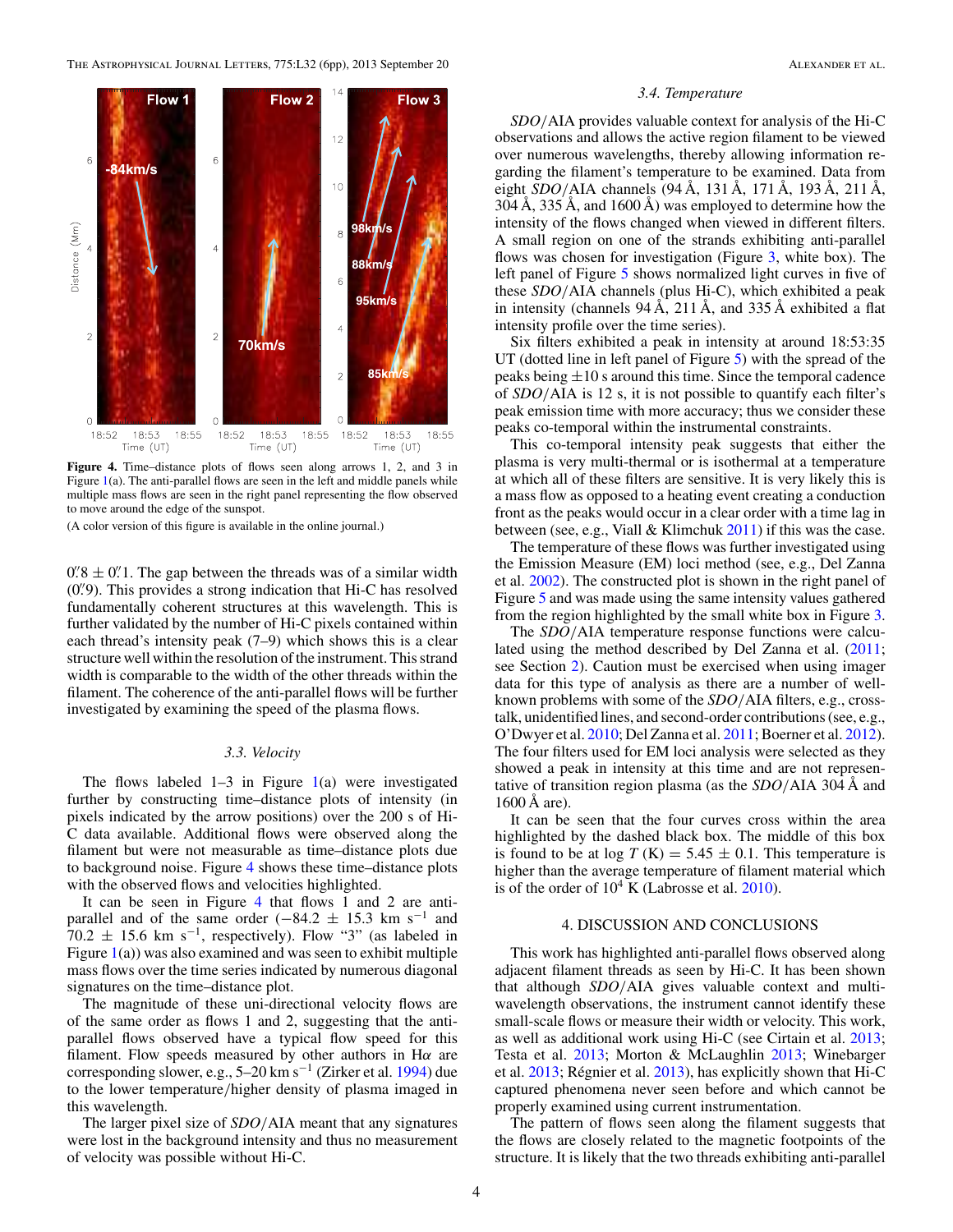<span id="page-5-0"></span>

Figure 5. Left: normalized light curves of the intensity change over time based in the area in the white box in the top panel of Figure [3.](#page-2-0) It can be seen that all six filters peak in the same 5–10 s period indicated by the vertical dotted line. Right: EM loci curves made using Hi-C and various *SDO*/AIA EUV passbands for data taken at 18:53:35 UT. The black dashed line box indicates the area where the most crossings occur and indicates a plasma temperature of log *T* = 5.45 ± 0.10. (A color version of this figure is available in the online journal.)

flows are separate sub-structures within the filament as the coherence of the velocity flows suggests the plasma is flowing along different flux tubes. The flows travel horizontally along the spine of the filament, but we have no information about the inclination of the individual threads so cannot comment on the overall structure of the magnetic field.

Measuring the width of the filament threads established that the structures are spatially coherent. However, it is the velocity coherence that demonstrates that these anti-parallel flows are contained within separate sub-structures. Furthermore, it is possible these separate threads are "bundles" of smaller-scale thread-like structures exhibiting the same pattern of mass flows.

Based on the calculated velocities, these anti-parallel flows are similar to other flows observed within the filament, suggesting that they are not a special case and therefore may be ubiquitous within all filaments/prominences.

The temperature of one of the flows is indicated to be log  $T(K)$  = 5.45 ± 0.10 (∼280,000 K), which is supported by the intensity enhancements seen in the cooler *SDO*/AIA 304 Å and 1600 Å filters. This temperature, however, is higher than expected considering the filament's observation in H $\alpha$  ( $T \leqslant 10^4$  K; Aulanier & Schmieder [2002\)](#page-4-0). We suggest that the filament observed by Hi-C is most likely multi-layered with components at different atmospheric heights. This measurement highlights the possibility of there being temperature transition regions around filament threads (i.e., a hotter transition region around cooler filament threads) and gives an important insight into the filament's environment.

Studying small-scale filament flows such as those observed by Hi-C can give valuable information concerning fundamental questions such as the source and sinks of the mass flows, as well as the orientation of the magnetic field within these structures. From these observations, it seems the magnetic field within this filament is parallel to the solar disk rather than helical in nature, which can impact many of the current models on prominence structure.

This is the first direct subarcsecond observation of antiparallel/counter-streaming flows along filament threads at EUV wavelengths and showcases the power of Hi-C's higher spatial and temporal resolution. Future work will expand upon this analysis by incorporating modeling of the filament magnetic field using *SDO*/HMI data. This will allow us to comment further on the origin of the anti-parallel flows and also to extend this work to other examples.

C.E.A. thanks Olga Panasenco and Giulio Del Zanna for very useful discussions. We also thank the referee for useful comments. MSFC/NASA led the mission and partners include the Smithsonian Astrophysical Observatory in Cambridge, Massachusetts; Lockheed Martin's Solar Astrophysical Laboratory in Palo Alto, California; the University of Central Lancashire in Lancashire, England; and the Lebedev Physical Institute of the Russian Academy of Sciences in Moscow. CHIANTI is a collaborative project involving George Mason University, the University of Michigan (USA), and the University of Cambridge (UK).

#### REFERENCES

- Ahn, K., Chae, J., Cao, W., & Goode, P. R. 2010, [ApJ,](http://dx.doi.org/10.1088/0004-637X/721/1/74) [721, 74](http://adsabs.harvard.edu/abs/2010ApJ...721...74A)
- Aulanier, G., & Schmieder, B. 2002, [A&A,](http://dx.doi.org/10.1051/0004-6361:20020179) [386, 1106](http://adsabs.harvard.edu/abs/2002A&A...386.1106A)
- Babcock, H. W., & Babcock, H. D. 1955, [ApJ,](http://dx.doi.org/10.1086/145994) [121, 349](http://adsabs.harvard.edu/abs/1955ApJ...121..349B)
- Boerner, P., Edwards, C., Lemen, J., et al. 2012, [SoPh,](http://dx.doi.org/10.1007/s11207-011-9804-8) [275, 41](http://adsabs.harvard.edu/abs/2012SoPh..275...41B)
- Chae, J., Park, H.-M., & Park, Y.-D. 2007, JKAS, [40, 67](http://adsabs.harvard.edu/abs/2007JKAS...40...67C)
- Cirtain, J. W., Golub, L., Winebarger, A. W., et al. 2013, [Natur,](http://dx.doi.org/10.1038/nature11772) [493, 501](http://adsabs.harvard.edu/abs/2013Natur.493..501C)
- Del Zanna, G., Landini, M., & Mason, H. E. 2002, [A&A,](http://dx.doi.org/10.1051/0004-6361:20020164) [385, 968](http://adsabs.harvard.edu/abs/2002A&A...385..968D)
- Del Zanna, G., O'Dwyer, B., & Mason, H. E. 2011, [A&A,](http://dx.doi.org/10.1051/0004-6361/201117470) [535, A46](http://adsabs.harvard.edu/abs/2011A&A...535A..46D)
- Engvold, O. 1976, SoPh, [49, 283](http://adsabs.harvard.edu/abs/1976SoPh...49..283E)
- Heinzel, P., Schmieder, B., & Tziotziou, K. 2001, [ApJL,](http://dx.doi.org/10.1086/324755) [561, L223](http://adsabs.harvard.edu/abs/2001ApJ...561L.223H)
- Kobayashi, K., Cirtain, J. W., Golub, L., et al. 2013, SoPh, submitted
- Labrosse, N., Heinzel, P., Vial, J.-C., et al. 2010, [SSRv,](http://dx.doi.org/10.1007/s11214-010-9630-6) [151, 243](http://adsabs.harvard.edu/abs/2010SSRv..151..243L)
- Landi, E., Young, P. R., Dere, K. P., Del Zanna, G., & Mason, H. E. 2013, [ApJ,](http://dx.doi.org/10.1088/0004-637X/763/2/86) [763, 86](http://adsabs.harvard.edu/abs/2013ApJ...763...86L)
- Lemen, J. R., Title, A. M., Akin, D. J., et al. 2012, [SoPh,](http://dx.doi.org/10.1007/s11207-011-9776-8) [275, 17](http://adsabs.harvard.edu/abs/2012SoPh..275...17L)
- Lin, Y., Engvold, O., Rouppe van der Voort, L., Wiik, J. E., & Berger, T. E. 2005, [SoPh,](http://dx.doi.org/10.1007/s11207-005-6876-3) [226, 239](http://adsabs.harvard.edu/abs/2005SoPh..226..239L)
- Lin, Y., Engvold, O. R., & Wiik, J. E. 2003, SoPh, [216, 109](http://adsabs.harvard.edu/abs/2003SoPh..216..109L)
- Mackay, D. H., Karpen, J. T., Ballester, J. L., Schmieder, B., & Aulanier, G. 2010, [SSRv,](http://dx.doi.org/10.1007/s11214-010-9628-0) [151, 333](http://adsabs.harvard.edu/abs/2010SSRv..151..333M)
- Martin, S. F., & Echols, C. R. 1994, in Solar Surface Magnetism, ed. R. J. Rutten & C. J. Schrijver (Dordrecht: Kluwer), [339](http://adsabs.harvard.edu/abs/1994ssm..work..339M)
- Morton, R. J., & McLaughlin, J. A. 2013, [A&A,](http://dx.doi.org/10.1051/0004-6361/201321465) [553, L10](http://adsabs.harvard.edu/abs/2013A&A...553L..10M)
- O'Dwyer, B., Del Zanna, G., Mason, H. E., Weber, M. A., & Tripathi, D. 2010, [A&A,](http://dx.doi.org/10.1051/0004-6361/201014872) [521, A21](http://adsabs.harvard.edu/abs/2010A&A...521A..21O)